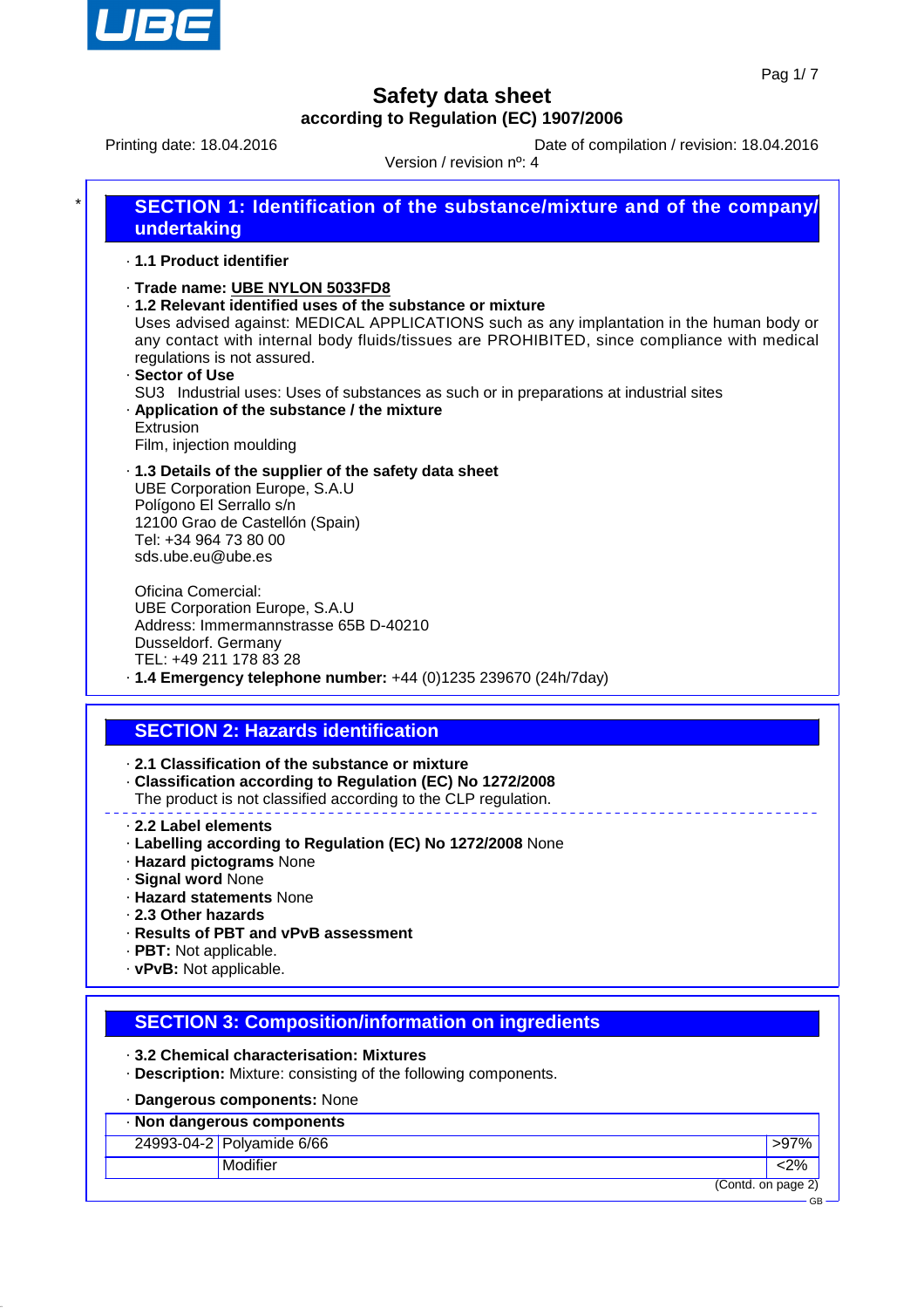

Printing date: 18.04.2016 **Date of compilation / revision: 18.04.2016** 

Version / revision nº: 4

**Trade name: UBE NYLON 5033FD8**

Others and the contract of the contract of the contract of the contract of the contract of the contract of the contract of the contract of the contract of the contract of the contract of the contract of the contract of the

## **SECTION 4: First aid measures**

#### · **4.1 Description of first aid measures**

#### · **General information:**

Immediately remove any clothing soiled by the product. Take affected persons out into the fresh air. Seek medical treatment.

#### · **After inhalation:**

If exposed to vapors from heating and molding material , remove to fresh air .

If symptoms, coughing and discomfort in nose and throat remain, get medical attention.

#### · **After skin contact:**

Immediately wash with water and soap and rinse thoroughly.

If redness, itching or burning sensation develops, get medical attention.

After contact with the molten product, cool rapidly with cold water.

Do not pull solidified product off the skin.

Seek medical treatment.

#### · **After eye contact:**

Inmediately flush exposed area with copious amounts of tepid water for at least 15 minutes If redness, itching or burning sensation develops, do not rub eyes and immediately get medical attention.

· **After swallowing:**

Rinse out mouth and then drink plenty of water.

Do not induce vomiting; call for medical help immediately.

· **4.2 Most important symptoms and effects, both acute and delayed** At molding state, expected to cause burns to skin.

Irreversible dermatitis will occur if you do not wash affected skin immediately and thoroughly.

· **4.3 Indication of any immediate medical attention and special treatment needed** Treatment: Treat according to symptoms (decontamination, vital functions), no known specific antidote.

## **SECTION 5: Firefighting measures**

· **5.1 Extinguishing media**

### · **Suitable extinguishing agents:**

**Water** 

Fire-extinguishing powder

Carbon dioxide

Use fire extinguishing methods suitable to surrounding conditions.

· **For safety reasons unsuitable extinguishing agents:** Not known

#### · **5.2 Special hazards arising from the substance or mixture**

In case of fire, the following can be released: Carbon monoxide (CO) Carbon Dioxide (CO2) Under certain fire conditions, traces of other toxic gases cannot be excluded, e.g.: Hydrogen cyanide (HCN) Ammonia (NH3)

- · **5.3 Advice for firefighters**
- · **Protective equipment:** Firefighters should wear appropriate protective equipment Mouth respiratory protective device.

(Contd. on page 3)

GB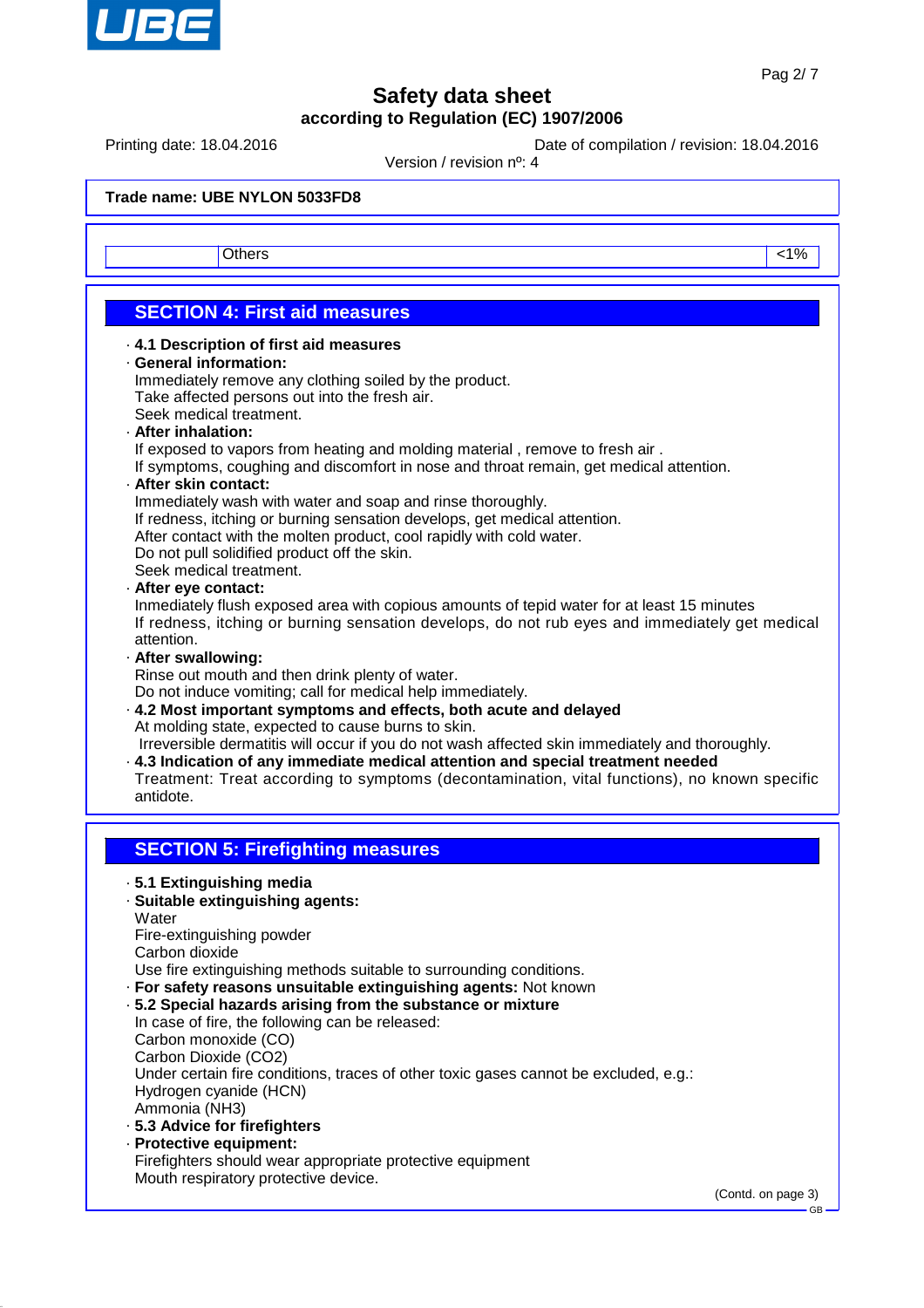

Printing date: 18.04.2016 **Date of compilation / revision: 18.04.2016** 

Version / revision nº: 4

**Trade name: UBE NYLON 5033FD8**

· **Additional information**

Cool endangered receptacles with water spray.

Collect contaminated fire fighting water separately. It must not enter the sewage system.

### **SECTION 6: Accidental release measures**

- · **6.1 Personal precautions, protective equipment and emergency procedures** Stop leak if you can do so without risk Remove combustible materials Ensure adequate ventilation Use personal protective equipment as indicated in paragraph 8
- · **6.2 Environmental precautions:** Do not allow to enter sewers/ surface or ground water.
- · **6.3 Methods and material for containment and cleaning up:** Sweep up to prevent slipping on polymer pellets Send for recovery or disposal in suitable receptacles. Dispose contaminated material as waste according to item 13.
- · **6.4 Reference to other sections** See Section 7 for information on safe handling. See Section 8 for information on personal protection equipment. See Section 13 for disposal information.

### **SECTION 7: Handling and storage**

· **7.1 Precautions for safe handling** Keep away from foodstuffs, beverages and feed. Immediately remove all soiled and contaminated clothing Wash hands before breaks and at the end of work. Do not eat, drink, smoke or sniff while working. molten state: Avoid skin contact with the liquefied material. Avoid breathing dust/fume/vapours. · **Information about fire - and explosion protection:** Protect against electrostatic charges. · **7.2 Conditions for safe storage, including any incompatibilities** · **Storage:** · **Requirements to be met by storerooms and receptacles:** Store in cool, dry conditions in well sealed receptacles.

- · **Information about storage in one common storage facility:** Not required.
- · **Further information about storage conditions:** Protect from heat and direct sunlight.
- · **7.3 Specific end use(s)**
- No further relevant information available. See item 1.2

#### **SECTION 8: Exposure controls/personal protection**

· **Additional information about design of technical facilities:** Adequate ventilation should be maintained at handing. Additionally, local exhaust ventilation recommended at molding process.

(Contd. on page 4)

GB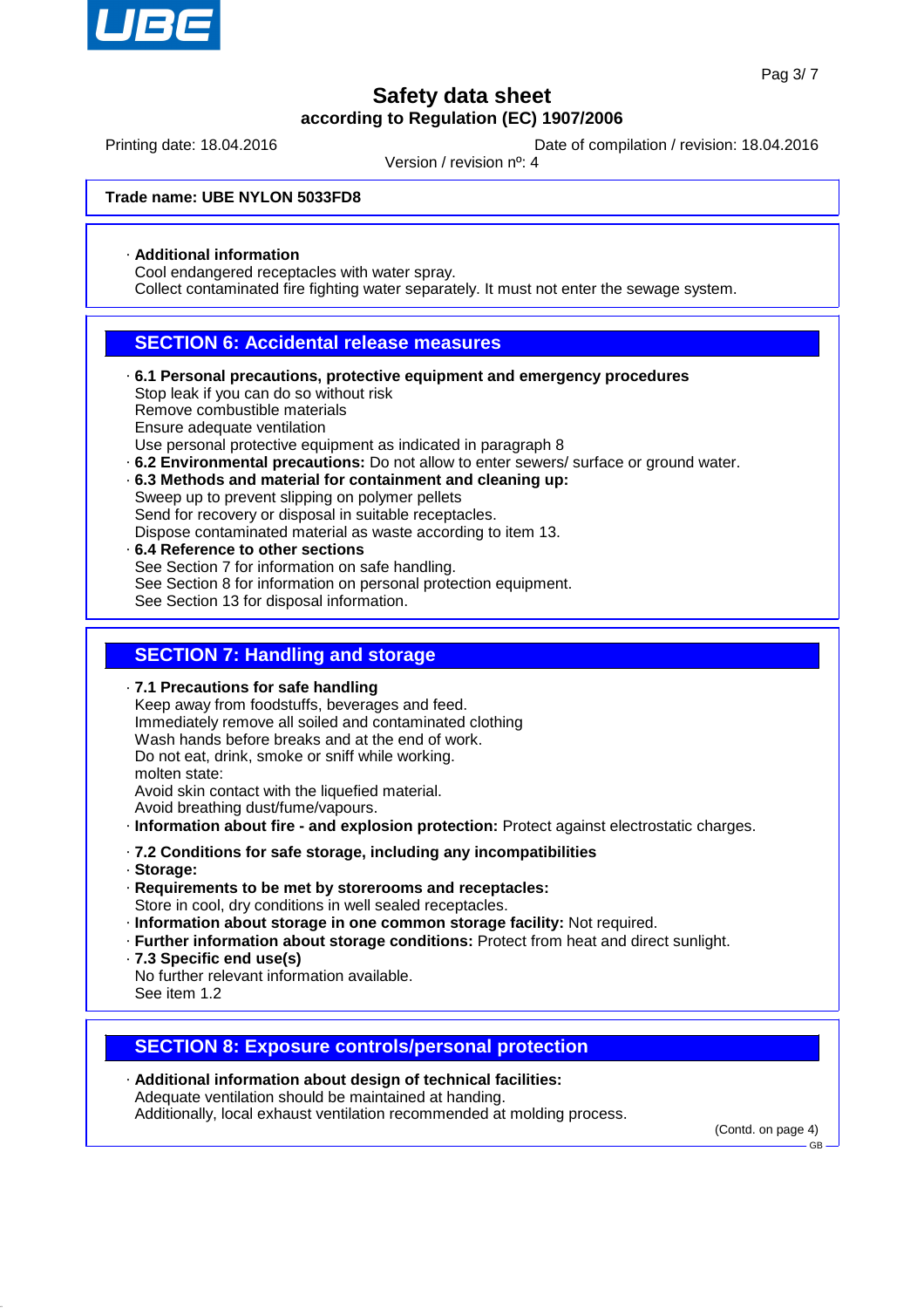

GB

## **Safety data sheet according to Regulation (EC) 1907/2006**

Printing date: 18.04.2016 **Date of compilation / revision: 18.04.2016** 

Version / revision nº: 4

#### **Trade name: UBE NYLON 5033FD8**

· **8.1 Control parameters** · **Ingredients with limit values that require monitoring at the workplace:** The product does not contain any relevant quantities of materials with critical values that have to be monitored at the workplace. · **Additional information:** The lists valid during the making were used as basis. · **8.2 Exposure controls** · **Personal protective equipment:** · **General protective and hygienic measures:** The usual precautionary measures are to be adhered to when handling chemicals. · **Respiratory protection:** Not necessary if room is well-ventilated. Melted state: Wear a respirator conforming to EN140 at least with Type A filter. · **Protection of hands:** Melted state: Protective gloves Heat protection gloves · **Material of gloves** Leather gloves · **Eye protection:** Safety glasses Safety goggles should be worn. At treating hot polymer or molding, face shield should be recommended · **Skin and body protection:** Protective work clothing · **Limitation and supervision of exposure into the environment** Prevent the material from spreading into the environment. **SECTION 9: Physical and chemical properties** · **9.1 Information on basic physical and chemical properties** · **General Information** · **Appearance: Form:** Pellets **Colour:** Natural · **Odour:** Light · Odour threshold: Not determined. · pH-value: Not applicable.

· **Change in condition Melting point/Melting range:** 215-225 °C **Boiling point/Boiling range:** Undetermined. · **Flash point:** Not applicable. · **Flammability (solid, gaseous):** Product is not flammable. (Contd. on page 5)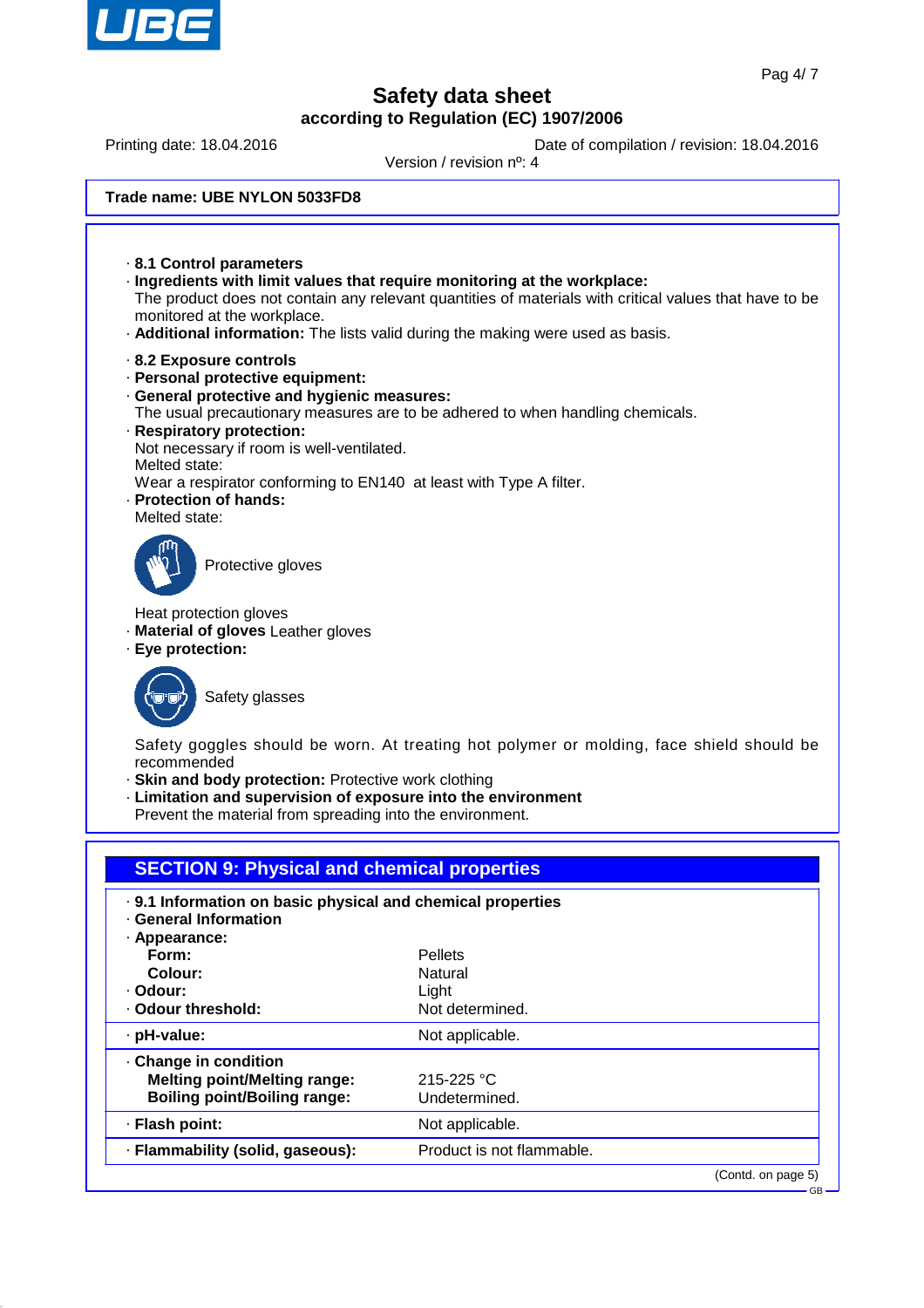

Printing date: 18.04.2016 **Date of compilation / revision: 18.04.2016** 

Version / revision nº: 4

**Trade name: UBE NYLON 5033FD8**

| · Ignition temperature                                     | Not determined                                |  |
|------------------------------------------------------------|-----------------------------------------------|--|
| · Decomposition temperature:                               | Not determined.                               |  |
| · Self-igniting:                                           | Not determined                                |  |
| · Danger of explosion:                                     | Product does not present an explosion hazard. |  |
| · Explosion limits:                                        |                                               |  |
| Lower:                                                     | Not applicable.                               |  |
| Upper:                                                     | Not applicable.                               |  |
| · Vapour pressure:                                         | Not applicable.                               |  |
| · Density:                                                 | Not determined.                               |  |
| · Vapour density                                           | Not applicable.                               |  |
| <b>Evaporation rate</b>                                    | Not applicable.                               |  |
| · Solubility in / Miscibility with                         |                                               |  |
| water:                                                     | Insoluble.                                    |  |
| · Partition coefficient (n-octanol/water): Not determined. |                                               |  |
| · Viscosity:                                               |                                               |  |
| Dynamic:                                                   | Not applicable.                               |  |
| Kinematic:                                                 | Not applicable.                               |  |
| . 9.2 Other information                                    | No further relevant information available.    |  |

### **SECTION 10: Stability and reactivity**

- · **10.1 Reactivity** Stable under ordinary conditions of use and storage.
- · **10.2 Chemical stability**
	- Stable at environment temperature.
- The product is stable if stored and handled as prescribed/indicated
- · **Thermal decomposition / conditions to be avoided:** No decomposition if used according to specifications.
- · **10.3 Possibility of hazardous reactions** No hazardous reactions if stored and handled as prescribed/indicated. · **10.4 Conditions to avoid** Avoid heat, flames, sparks and other sources of ignition. Avoid high temperature
- · **10.5 Incompatible materials:** Oxidizing agents, acids, bases and reactive agents.
- · **10.6 Hazardous decomposition products:** Carbon monoxide and carbon dioxide
- Hydrogen cyanide (prussic acid)
- Ammonia

## **SECTION 11: Toxicological information**

- · **11.1 Information on toxicological effects**
- · **Acute toxicity** Based on available data, the classification criteria are not met.
- · **Primary irritant effect:**
- · **Skin corrosion/irritation** Not classified (Lack of data)
- · **Serious eye damage/irritation** Not classified (Lack of data)
- · **Respiratory or skin sensitisation** Not classified (Lack of data)

(Contd. on page 6)

GB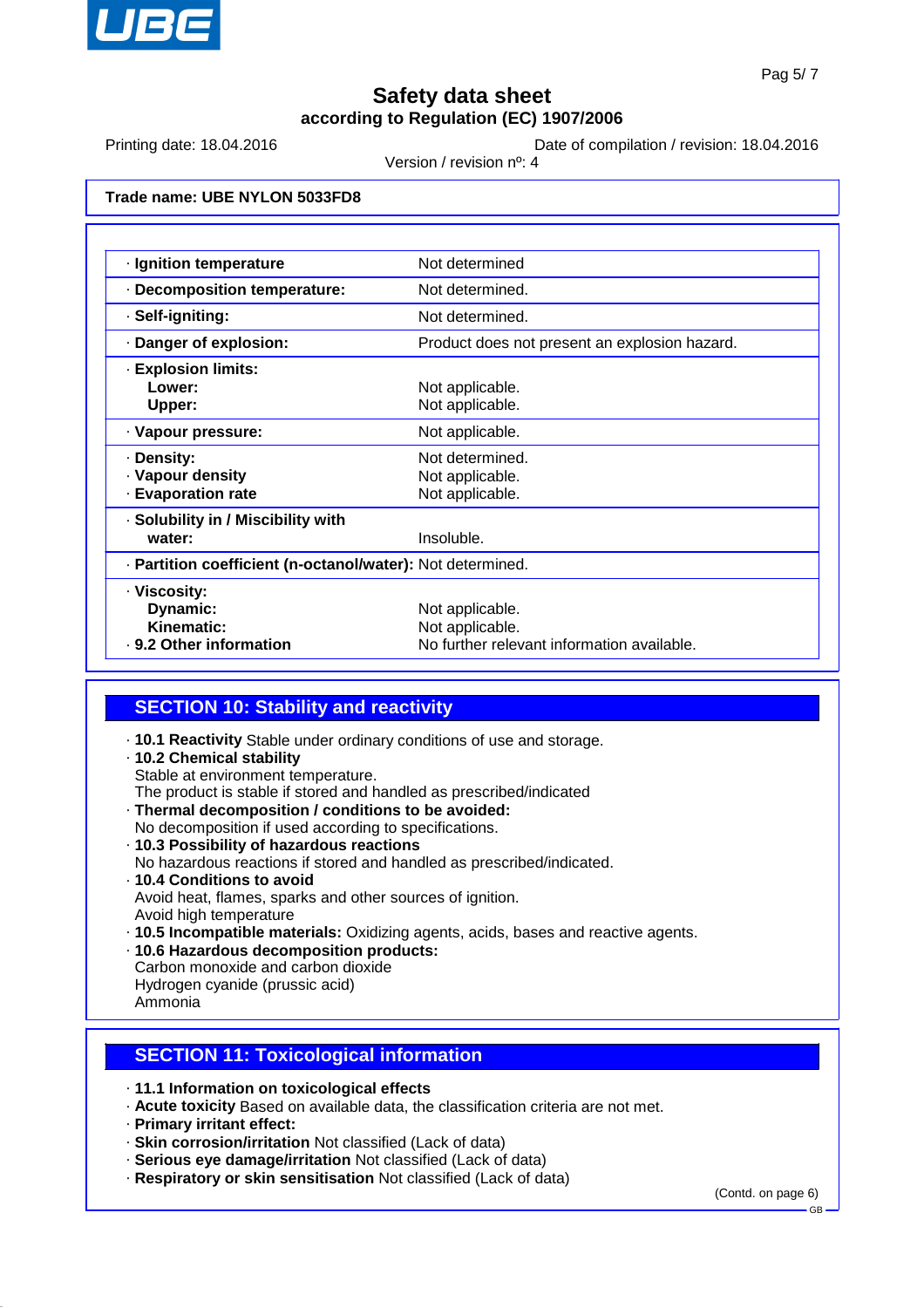

GB

## **Safety data sheet according to Regulation (EC) 1907/2006**

Printing date: 18.04.2016 **Date of compilation / revision: 18.04.2016** 

Version / revision nº: 4

**Trade name: UBE NYLON 5033FD8**

· **Other information (about experimental toxicology):**

Aspiration hazard: No further relevant information available.

- · **CMR effects (carcinogenity, mutagenicity and toxicity for reproduction)** No further relevant information available.
- · **Germ cell mutagenicity** Based on available data, the classification criteria are not met.
- · **Carcinogenicity** Based on available data, the classification criteria are not met.
- · **Reproductive toxicity** Based on available data, the classification criteria are not met.
- · **STOT-single exposure** Based on available data, the classification criteria are not met.
- · **STOT-repeated exposure** Based on available data, the classification criteria are not met.
- · **Aspiration hazard** Based on available data, the classification criteria are not met.

### **SECTION 12: Ecological information**

- · **12.1 Toxicity**
- · **Aquatic toxicity:** No further relevant information available.
- · **12.2 Persistence and degradability** No further relevant information available.
- · **12.3 Bioaccumulative potential** No further relevant information available.
- · **12.4 Mobility in soil** No further relevant information available.
- · **12.5 Results of PBT and vPvB assessment**
- · **PBT:** Not applicable.
- · **vPvB:** Not applicable.
- · **12.6 Other adverse effects** No further relevant information available.

## **SECTION 13: Disposal considerations**

- · **13.1 Waste treatment methods**
- · **Recommendation**

Chemical residues generally count as special waste

Must not be disposed together with household garbage. Do not allow product to reach sewage system.

Disposal must be made according to official regulations.

- · **Uncleaned packaging:**
- · **Recommendation:**

Packaging may contain residues of the product and should be treated accordingly. Disposal must be made according to official regulations.

| <b>SECTION 14: Transport information</b>                 |                                                                        |  |
|----------------------------------------------------------|------------------------------------------------------------------------|--|
| $\cdot$ 14.1 UN-Number<br>· ADR, ADN, IMDG, IATA         | The substance is not classified under transport<br>regulations<br>None |  |
| · 14.2 UN proper shipping name<br>· ADR, ADN, IMDG, IATA | The substance is not classified under transport<br>regulations<br>None |  |
| · 14.3 Transport hazard class(es)                        | The substance is not classified under transport<br>regulations         |  |
|                                                          | (Contd. on page 7)                                                     |  |